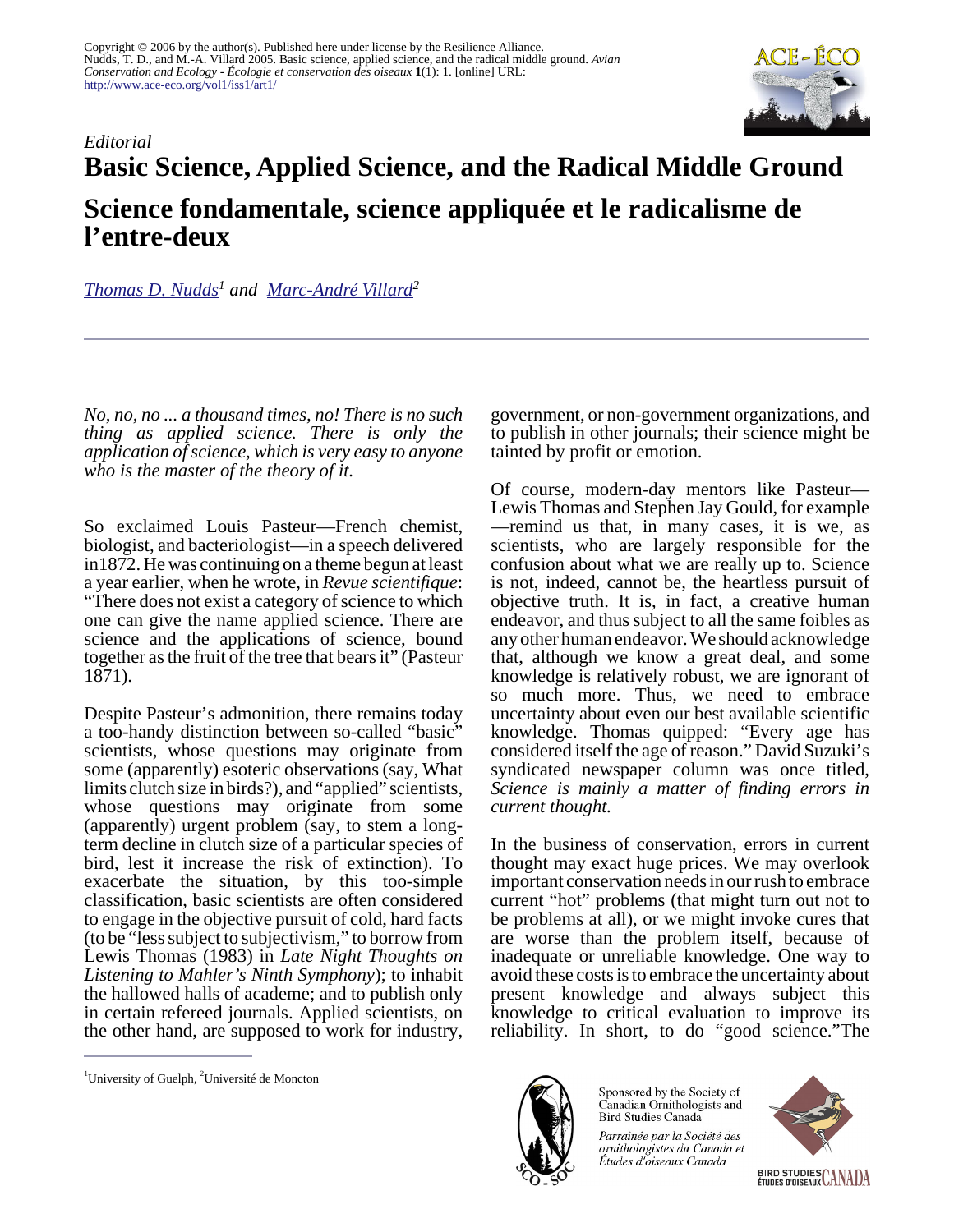conceptual border that divides basic from applied science in the environmental arena may be collapsing. Increasingly, there is evidence that both scientists in many professional categories and resource managers better appreciate the need for cooperation to address the difficult questions about whether, how, and what tradeoffs might be necessary to accommodate other species in the face of expanding human societies. Various and sometimes opposing segments of society will assert, often with religious fervor, what are the right and wrong things to do; to serious scientists, many of these articles of faith amount to untested, or poorly tested, hypotheses—grist for the mill.

There is no question that the face of the earth has changed, and is changing, dramatically. But the causes, from economic drivers to natural dynamics, are likely to vary with scale and among ecosystems, so the consequences and appropriate responses often remain sources of debate. Although we have entered an age of unprecedented efficiency in global communications, ecological knowledge still seems to spread slowly, and conservation actions are still taken, or not, without reference or access to the best available knowledge that can be obtained through scientific means.

Welcome to *Avian Conservation and Ecology – Écologie et conservation des oiseaux* (*ACE-ÉCO*), a new forum that occupies the "radical middle ground" that is simultaneously basic and applied avian ecology. *ACE-ÉCO* will welcome, for example, papers reporting on how the results of management actions inform on the adequacy of ecological theory, and conversely, how ecological theory can be used to inform management actions. Thus, papers will not require a special section on management or conservation implications, as these will be evident from the nature of the research problem, whether the field be molecular, behavioral, population, community, or landscape ecology. Furthermore, *ACE-ÉCO*, by its openaccess design, aims to provide rigorous conservation science to a broad audience at little or no cost, and in a timely fashion. *ACE-ÉCO*'s electronic format should also greatly reduce the delay between manuscript acceptance and online publication, and will open the door to innovative approaches to convey and illustrate the causes and consequences of environmental change for birds.

The challenge before us is daunting, exciting, and unavoidable. With the help of an outstanding editorial board, we will strive to deliver both on the goals for *ACE-ÉCO*, and on the vision of those individuals in the Society of Canadian Ornithologists and at Bird Studies Canada who entrusted us with it. We are honored to bring you this first issue, and look forward to bringing you many more.

*Non, non, non... mille fois non! La science appliquée n'existe pas. Il n'y a que l'application de la science, qui est très facile pour quiconque en maîtrise la théorie.*

Ce fut la réplique de Louis Pasteur – chimiste, biologiste et bactériologiste Français – lors d'un discours présenté en 1872. Il poursuivait alors sur un thème abordé au moins un an auparavant quand il écrivit, dans la *Revue scientifique* : « Il n'existe pas de catégorie de science qui puisse être désignée comme étant " appliquée ". Il y a la science et les applications de celle-ci, réunies comme le sont le fruit et l'arbre qui le porte » (Pasteur 1871).

En dépit de l'admonition de Pasteur, il existe encore aujourd'hui une distinction trop commode entre les soi-disant scientifiques « fondamentaux », dont les questions proviennent d'observations apparemment ésotériques (disons, qu'est-ce qui limite la taille des couvées chez les oiseaux?) et les scientifiques « appliqués », dont les questions trouvent leur origine dans des problèmes (apparemment) urgents (par exemple, mettre fin au déclin à long terme dans la taille des couvées d'une certaine espèce d'oiseau afin de ne pas en augmenter la probabilité d'extinction). Cette situation est exacerbée par le fait qu'à partir de cette trop simple classification, les chercheurs scientifiques fondamentaux sont souvent considérés comme étant engagés dans une poursuite objective de faits indéniables (afin d'être « moins sujets à la subjectivité », pour paraphraser Lewis Thomas (1983) dans *Late Night Thoughts on Listening to Mahler's Ninth Symphony*), installés dans les couloirs de l'académie et intéressés seulement à publier dans certains périodiques avec comité de lecture. Les scientifiques appliqués, quant à eux ou elles, travaillent supposément pour l'industrie, le gouvernement ou les organisations non gouvernementales et publient dans d'autres revues; leur science serait possiblement biaisée par le profit ou l'émotion.Bien sûr, les pendants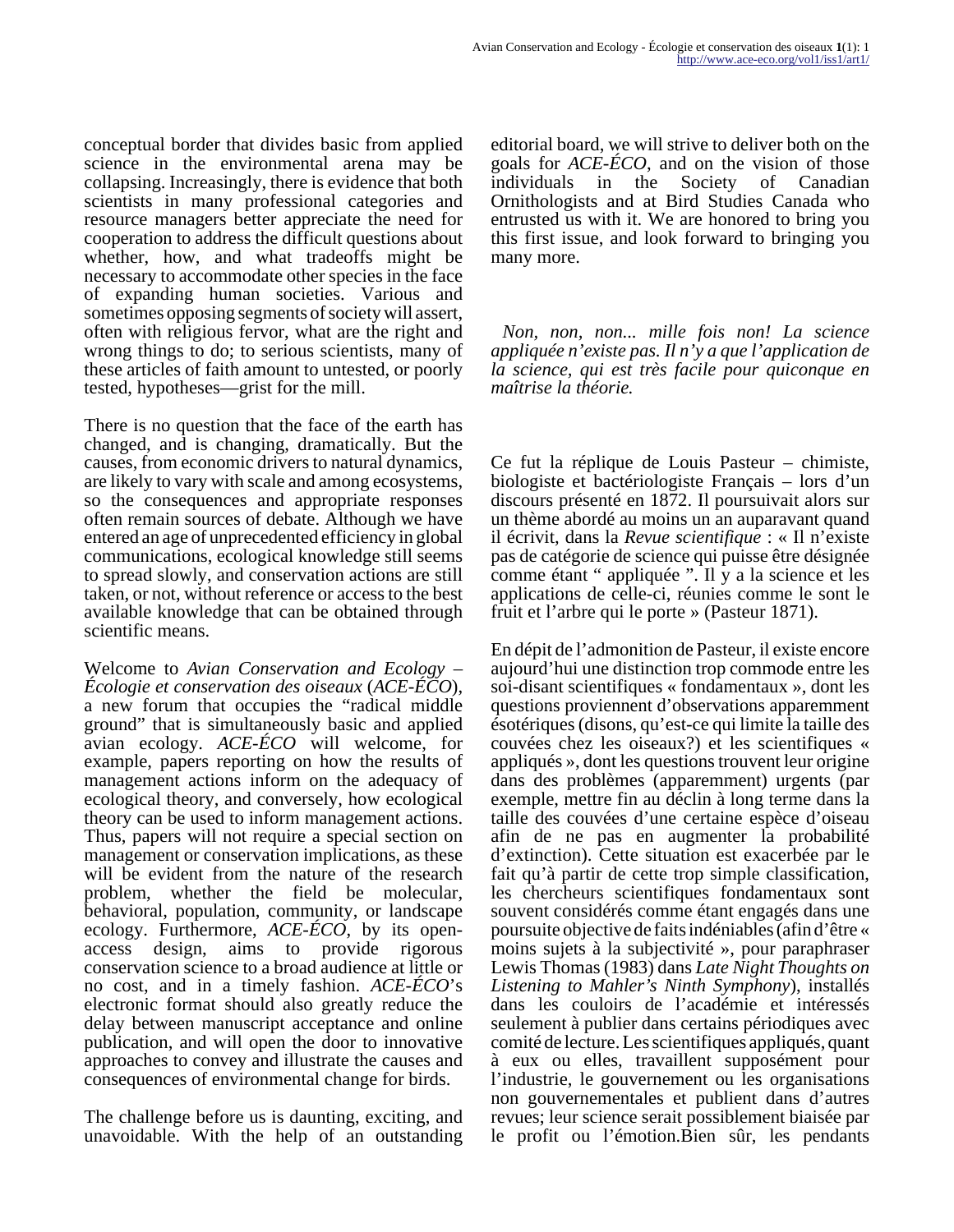modernes de mentors comme Pasteur – Lewis Thomas et Stephen Jay Gould, par exemple – nous rappellent souvent que ce sont nous, en tant que scientifiques, qui sommes grandement responsables de la confusion qui règne quant à notre véritable nature. La science n'est pas, ou en fait ne peut pas être, la froide poursuite d'une vérité objective. C'est en fait une entreprise humaine qui est sujette à toutes les faiblesses de ce type de mission. Nous devrions reconnaître que, bien que nous connaissions beaucoup, et qu'une partie de ces connaissances soient relativement robustes à l'analyse, nous en ignorons encore beaucoup plus sur notre monde. Nous devons donc accepter l'incertitude, même envers nos meilleurs travaux scientifiques. Thomas a dit « Chaque époque s'est considérée comme l'âge de raison. » La chronique journalistique de David Suzuki s'est déjà intitulée *La science s'attache principalement à découvrir les erreurs dans notre pensée actuelle.*

Dans le domaine de la conservation, les erreurs dans la pensée actuelle peuvent comporter un prix très élevé. Nous pouvons parfois ignorer des besoins importants en termes de conservation afin de nous concentrer sur des questions à la mode (qui peuvent s'avérer ne pas être problématiques du tout), ou alors proposer des solutions qui sont pires que le problème lui-même, en raison de connaissances inadéquates ou sur lesquelles on ne peut se fier. Une façon d'éviter ces coûts est d'accepter l'incertitude entourant les connaissances présentes et de toujours soumettre cette connaissance à l'analyse critique afin d'augmenter sa fiabilité. Bref, il faut faire de la « bonne science ».

La barrière conceptuelle qui sépare la science fondamentale de la science appliquée dans le domaine de l'environnement pourrait être en voie de s'estomper. De plus en plus, les faits suggèrent que les scientifiques de plusieurs catégories professionnelles et les gestionnaires des ressources reconnaissent davantage la nécessité de collaborer afin de répondre aux questions difficiles que sont la nature ou la pertinence des compromis qui pourraient s'avérer nécessaires afin de tenir compte des besoins des autres espèces face à l'expansion des sociétés humaines. Divers segments parfois opposés de la société soutiendront, parfois avec une ferveur religieuse, quelles sont les bonnes ou mauvaises actions à poser; pour les scientifiques sérieux, plusieurs de ces professions de foi représentent des hypothèses non testées, ou mal testées – de la bouillie pour les chats. Il n'y a pas de

doute que la planète a changé et change encore de façon inquiétante. Toutefois, les causes de ces changements, des facteurs économiques jusqu'à la dynamique naturelle, sont susceptibles de varier selon l'échelle ou le type d'écosystème, et les conséquences et réponses appropriées font souvent l'objet de débats. Bien que nous vivions présentement une ère d'efficacité sans précédent dans les communications globales, les connaissances écologiques semblent encore être diffusées lentement et les actions sont encore prises, ou non, sans référence ou accès aux meilleures connaissances scientifiques.

Bienvenue au sein de la revue *Avian Conservation and Ecology – Écologie et conservation des oiseaux* (*ACE-ÉCO*), un nouveau forum qui occupe « l'entre-deux » radical qui représente simultanément l'écologie aviaire fondamentale et appliquée. *ACE-ÉCO* accueillera par exemple les articles rapportant la façon dont les résultats d'interventions d'aménagement nous informent quant à la pertinence de la théorie écologique. De plus, la revue publiera des exemples de retombées de l'écologie théorique en matière de conservation. Les articles ne nécessiteront donc pas de section sur les implications pour la conservation ou l'aménagement puisque celles-ci devraient découler logiquement de la nature même de la problématique de recherche, que la perspective écologique soit moléculaire, comportementale, démographique, synécologique ou à l'échelle du paysage. De plus, *ACE-ÉCO*, par son accès libre et gratuit, vise à présenter la science de la conservation la plus rigoureuse à un large auditoire, tout en couvrant les problématiques de l'heure. Le format électronique d'*ACE-ÉCO* devrait également réduire les délais entre l'acceptation des manuscrits et leur publication en ligne. Enfin, ce format devrait ouvrir la porte aux approches innovatrices afin d'illustrer efficacement les causes et les conséquences des changements environnementaux pour les oiseaux.

Le défi qui est devant nous est à la fois gigantesque, excitant et inévitable. Avec l'aide d'un excellent comité de rédaction, nous allons faire le nécessaire pour atteindre les objectifs définis pour *ACE-ÉCO* et réaliser la vision que nous ont confiée les membres de la Société des ornithologistes du Canada et d'Études d'oiseaux Canada. Nous sommes honorés de vous dévoiler ce premier numéro et nous sommes impatients de vous en présenter de nombreux autres.